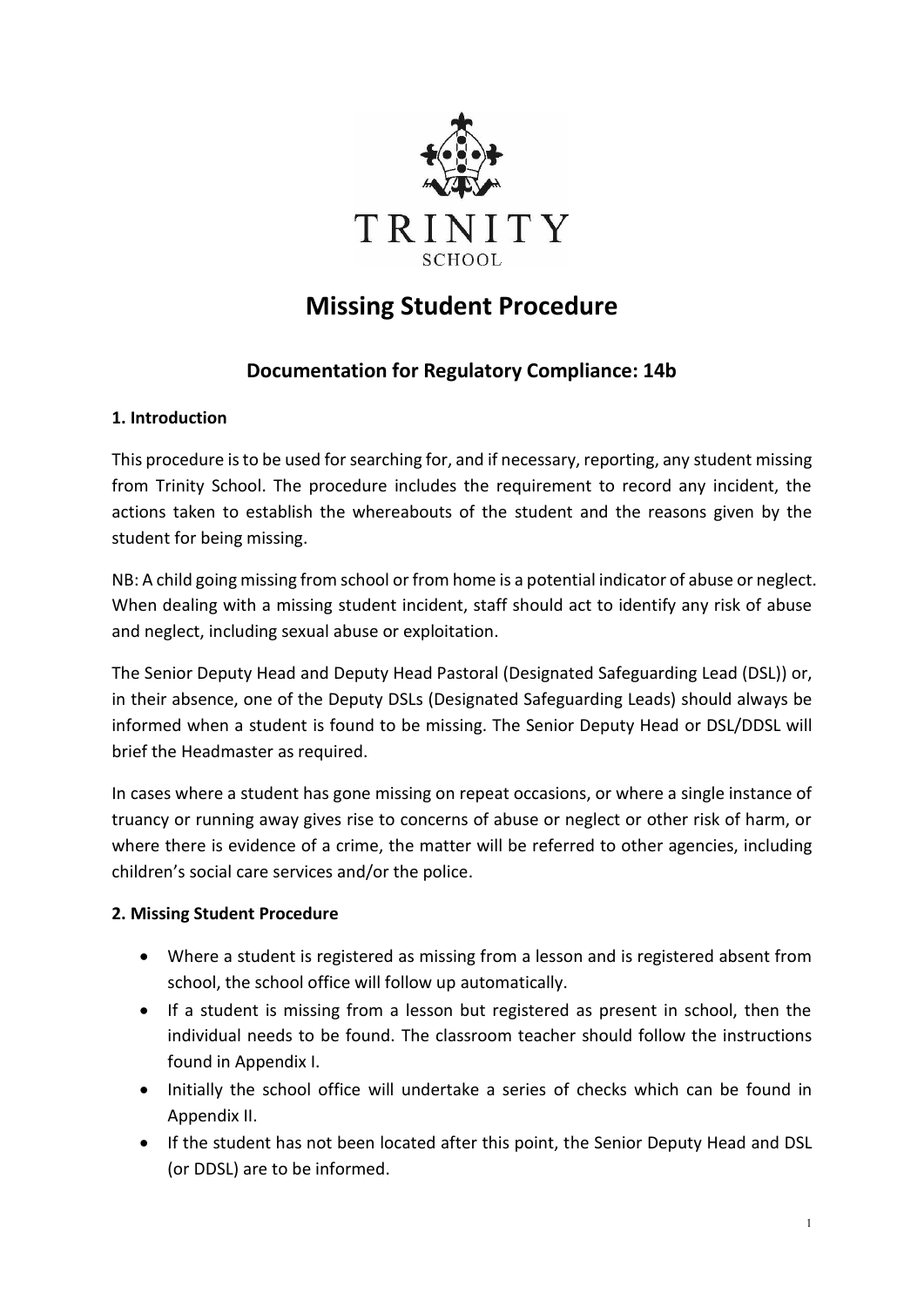- The Senior Deputy Head will inform the Headmaster and keep him apprised of developments, as necessary.
- If a student goes missing, his/her tutor, or another responsible teacher e.g., Head of Year (hereafter referred to as the "Responsible Person") will search the school to determine whether the student is on-site. While carrying out this search, the Responsible Person will also make every effort to contact the student by phone and get him/ her back into School.
- The Senior Deputy Head or DSL will contact the student's parents to inform them of our concern and to find out whether they know the whereabouts of their son/daughter.
- If the missing student cannot be traced within an hour of being reported missing, the Senior Deputy Head having consulted with the DSL, will make a Risk Assessment Judgement of the situation (see below), and decide as to:
	- o whether to inform the Police immediately.
	- o whether a longer timescale should be created and what the Responsible Person and any other member of staff should do during any such time extension, including key checkpoints for a subsequent further action & reassessment, and a cut-off point after which the police must be contacted.
- The Responsible Person will keep the Senior Deputy Head and DSL (or, in their absence one of the Deputy DSLs) informed of the situation as it develops.
- The Senior Deputy Head or relevant member of SMT will remain in contact with the student's parents and keep them apprised of developments.

#### **3. Making the Risk Assessment Judgement**

Several contextual factors will be considered, including:

- Threat factors: time of day, darkness, weather conditions, known local concerns.
- Proximity of School timings (e.g., morning or afternoon registration) from which the student would not have been absent without good reason, or which are worth waiting until before considering them to be missing.
- Individual student circumstances: age, judgement, known personal, pastoral, or disciplinary issues, mood and/ or communications prior to going missing, previous instances of going missing.
- Any reassurances/ likelihood as to their whereabouts.
- Any parental indication of concern.

Specifically:

• In the case of a student about whom there are pre-existing welfare concerns then the timeframe must be compressed, and the Police must be contacted by the one-hour point (see below).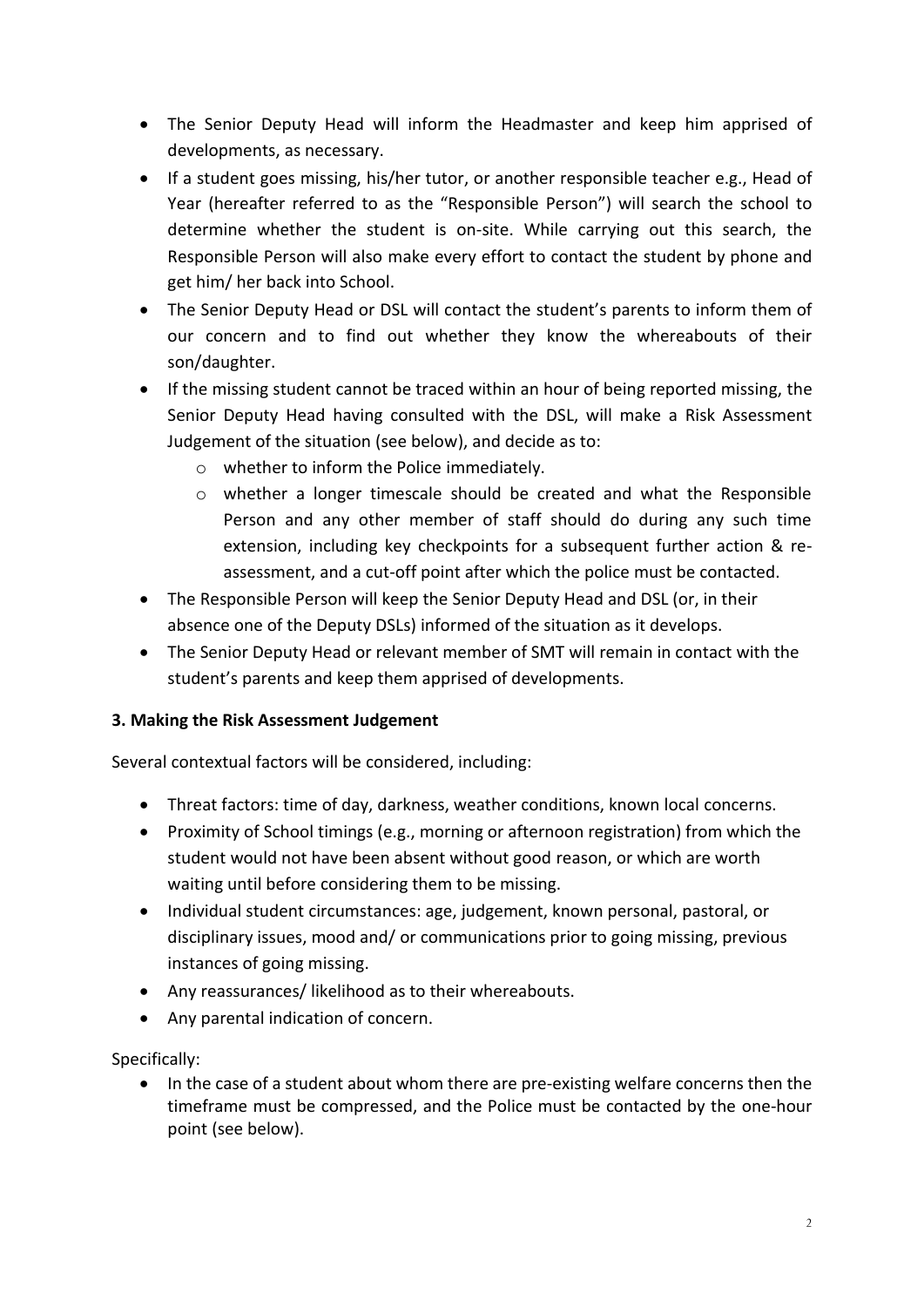• If the student is young (JBug – Year Five) and staff have received no assurance as to his whereabouts, then the Police should be contacted at the one-hour point.

All Staff should remember that:

- Early contact with the police may help to save a student's life/save them from significant harm.
- Failing to act within a responsive period could prove costly.
- Staff must feel confident in making sensible judgements as to the whereabouts of the student, as a normal parent would – but always err on the side of caution and believe that 'sooner is better than later.'

## **4. Contacting the Police**

Before the Police are called, the Senior Deputy Head, DSL/Deputy DSL and the student's parents should be informed. However, where attempts to contact the Senior Deputy Head, DSL/Deputy DSL and/or the parents are unsuccessful, this should not delay contacting the Police. When contacting the Police to report a Missing Child, call 101 in the first place but, if circumstances dictate, do not hesitate to call 999. Pass to the Police all pertinent details as they request.

Ask for their direct contact number, so that you can make swift contact should the situation change.

Where the School contacts the Police, the following information should be provided:

- the student's name
- the student's age
- if available, the student's mobile telephone number
- an up-to-date photograph if possible
- the student's height, physical description, and any physical peculiarities
- any disability, learning difficulty or special educational needs that the student may have
- the student's home address and telephone number
- a description of the clothing the student is thought to be wearing
- any relevant comments made by the student such as "I'm going to run away to Edinburgh".
- any suspicion/ evidence of a crime.

The information will then be passed to the various police stations through police channels and no further notifications from the school should be necessary – except if the student turns up when the school will notify the Police of his/ her return.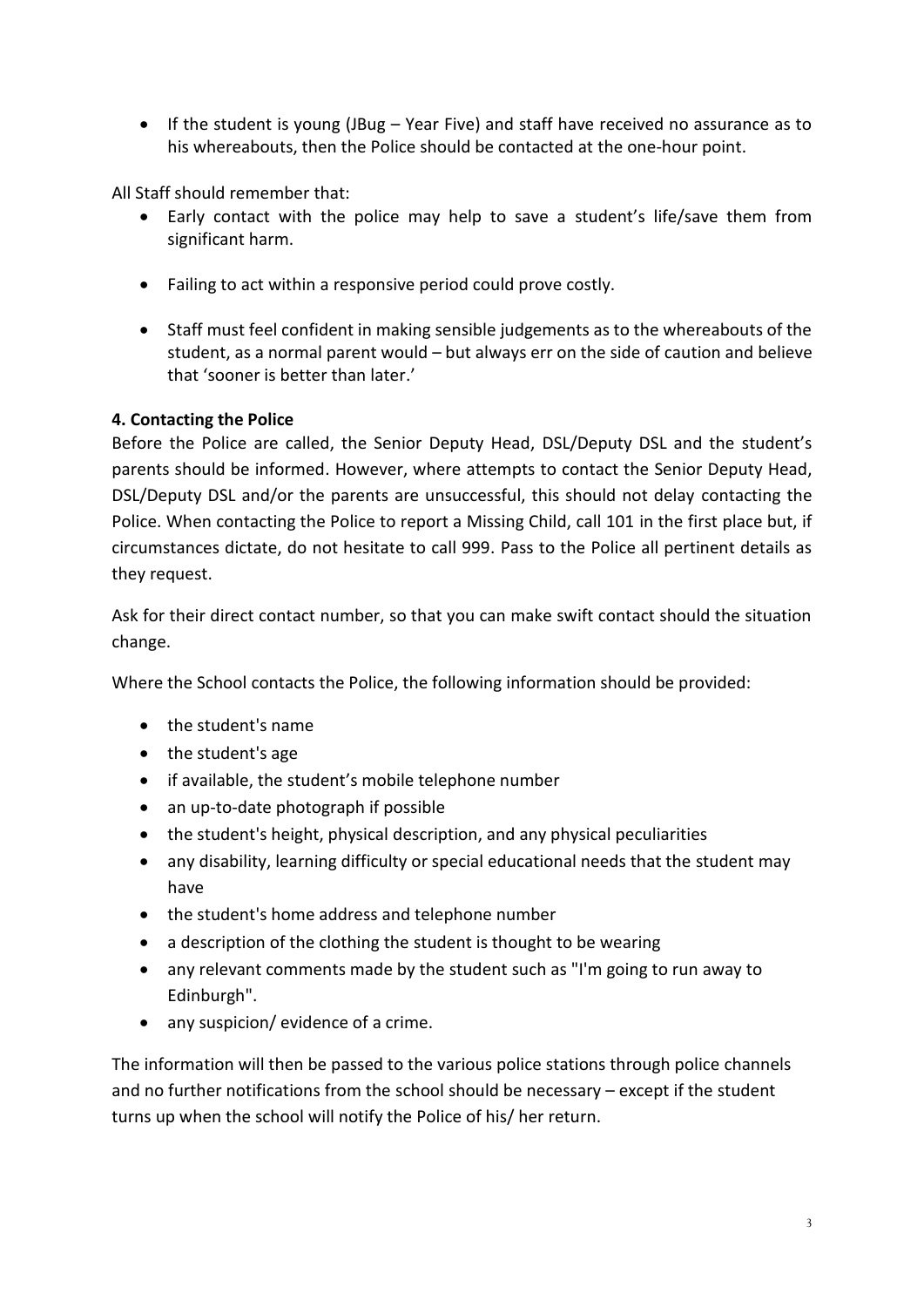## **5. Record-Keeping**

Depending on the incident, the DSL will keep a record of the incident. As such, as soon as possible following the conclusion of the incident, the Responsible Person should provide to the DSL a written record of:

- the student's name.
- relevant dates and times.
- the decisions and actions taken to find the student and the reasons for them.
- whether the police or social services were informed.
- outcome or resolution of the incident.
- any reason given by the student for going missing.
- any concerns or complaints about the handling of the incident.
- a record of the staff involved.
- Any other salient information.

#### **6. Follow-up to a Missing Student Incident**

Once a student returns from being missing, they will be provided with support and the opportunity to discuss the incident with the DSL and the School Counsellor. They may also be provided with the contact details for external support services (e.g., NSPCC).

The student's parents will also be given the opportunity to discuss the incident with the DSL, who will provide advice and support where required.

Any residual concerns about the student's welfare resulting from an incident will be acted upon and, where appropriate, Children's Social Care Services and/or the Police will be informed, in accordance with the School's Safeguarding and Child Protection Procedures.

#### **7. Missing students when educational provision is remote**

In a remote learning situation, students are the direct responsibility of their parents. This said, students are still expected to register that they are working that day and turn up to their lessons. Where a student is known to be working but absent from their lessons, their classroom teacher should report the absence to [absence@trinity.croydon.sch.uk or to](mailto:absence@trinity.croydon.sch.uk)  [jeb@trinity.croydon.sch.uk](mailto:absence@trinity.croydon.sch.uk) directly. The School Office will follow this absence up by contacting home.

| Author / Reviewer:   | Mr Tuki Rounds         |
|----------------------|------------------------|
|                      | Senior Deputy Head     |
| Date of last review: | September 2021         |
| Policy approved by:  | Senior Management Team |
| Date of next Review: | September 2022         |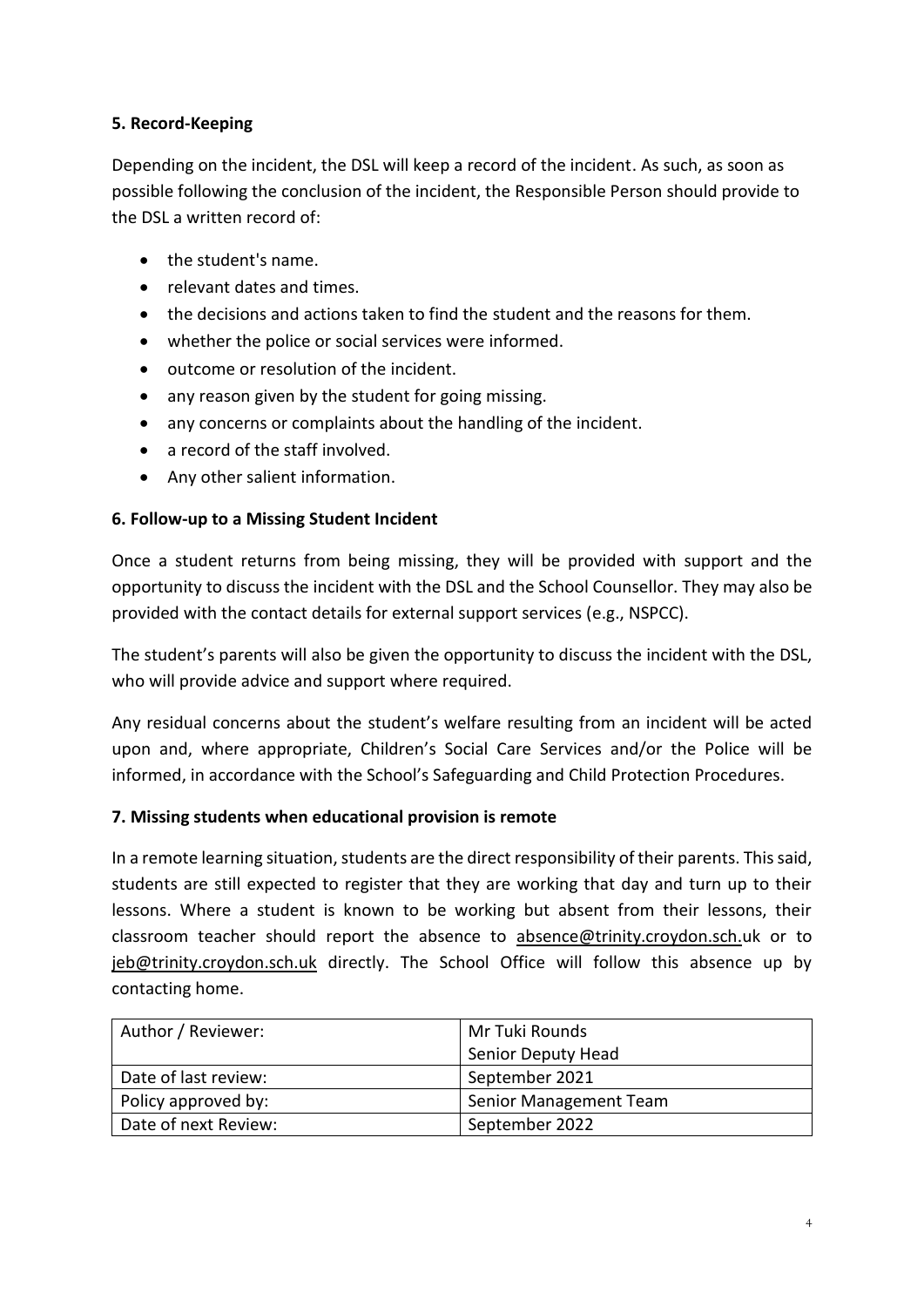## **Appendix I: Role of the class teacher**

#### **Class teacher**

- 1. Click 'register absent' list on iSAMS homepage.
- 2. Once you have clicked on 'register absent' click on 'registration status report' to see the most up to date version of the absence list. If pupil is not on this list go to step 3.
- 3. Email 'school office' and the relevant Head of Year.

Step 1 illustration:

| Daily Bulletin<br>Detention | <b>Register Absent</b> | Out Of School   |      | Off Games                  |               |        |             |
|-----------------------------|------------------------|-----------------|------|----------------------------|---------------|--------|-------------|
| <b>Register Absent</b>      |                        |                 |      | Tuesday 7th September 2021 |               |        | 97 Students |
| <b>Student's Name</b>       | Acade                  | <b>Boarding</b> | Form | Year Gr                    | Reason (Code) | Author |             |
| 07 September 2021 [08:30]   |                        |                 |      |                            |               |        |             |

#### Step 2 illustration:

| Student's Name                                  | Acade | Boarding                    | Form  |                | Year Gr Reason (Code)         | Author           |                     |
|-------------------------------------------------|-------|-----------------------------|-------|----------------|-------------------------------|------------------|---------------------|
| THE REPORT OF THE THE OWNER WAS CITED FOR DWOL. |       |                             |       |                |                               |                  |                     |
|                                                 |       |                             | U6FXD | U6             | I-Illness                     | $\Omega$<br>5789 |                     |
| Covid positive.                                 |       |                             |       |                |                               |                  |                     |
|                                                 |       |                             | U6RCB | U6             | C - Leave of absence          | 6 5789           |                     |
| Funeral.                                        |       |                             |       |                |                               |                  |                     |
|                                                 |       |                             | L6PJB | L6             | C - Leave of absence          | <b>a</b> 5789    |                     |
| Difficult journey.                              |       |                             |       |                |                               |                  |                     |
|                                                 |       |                             | 2C    | $\overline{2}$ | V - Educational visit or trip | 6 5789           |                     |
| ----                                            |       |                             |       |                |                               |                  |                     |
| Registration Status Report                      |       | $1 \mid 2 \mid 3 \mid$ Last |       |                |                               |                  | Take a Registration |

## **Appendix II: Role of the school office**

- 1. Respond to email, to acknowledge receipt
- 2. Check name against 'red flag' list of vulnerable students (All Staff Team / Files / Attendance / Red Flag List)
- 3. Investigate whereabouts of pupil as per table below

| What / where / who to<br>check | <b>Further Details</b>                                                 |
|--------------------------------|------------------------------------------------------------------------|
| signing out book               | Nurses will initial next to students who have permission to go<br>home |
| signing in book                | In case student has signed wrong book                                  |
| My School Portal               | Search MPS for relevant absence requests                               |
| excursions /trips folder       | Hard copy in office                                                    |
| Sports fixtures                | On school website (SOCS)                                               |
| <b>Medical Room</b>            | Including Quiet Room                                                   |
| <b>HOY</b>                     |                                                                        |